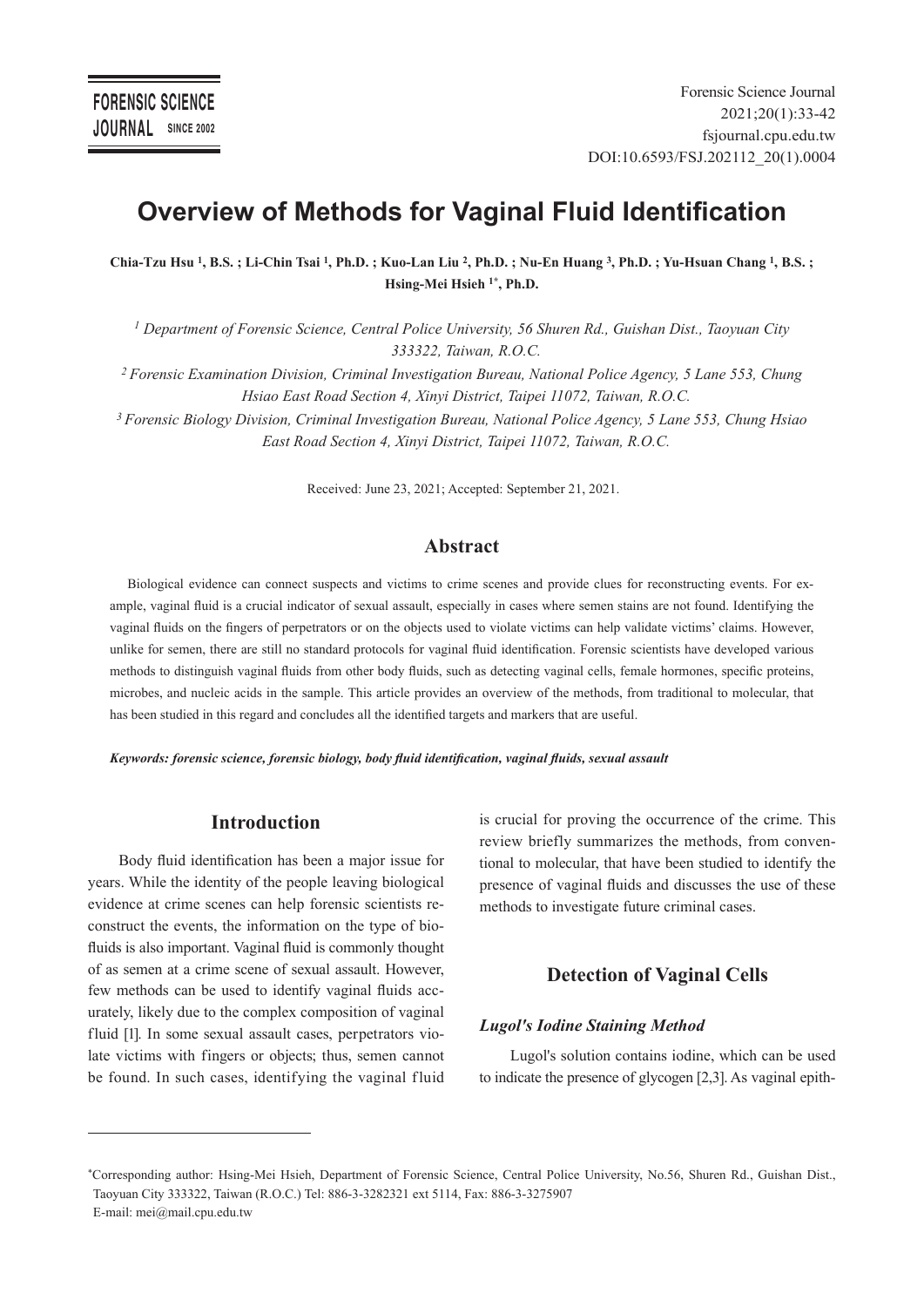elial cells have the highest level of glycogen among all types of epithelial cells, Lugol's method is considered an effective way of identifying vaginal epithelial cells. However, Hausmann et al. found that glycogenated epithelial cells were also detected in smears made from penile and oral swabs and urinary sediment [4]. These epithelial cells, positively stained by Lugol's solution, cannot be distinguished from vaginal epithelial cells by cytomorphology or staining. Therefore, Lugol's staining method can no longer be used to identify vaginal epithelial cells.

# *Immunohistochemical Detection of Estrogen Receptors*

Estrogen receptors, first found in the vaginal mucosa by Wiegenrick et al., are distributed in freshly frozen vaginal sections [5,6]. Based on these findings, Hausmann et al. investigated whether vaginal epithelial cells could be identified in smears by immunohistochemical detection [7]. They used monoclonal antibodies to detect estrogen receptors in paraffin-embedded female and male epithelia. They found a high density of the receptors in the basal and parabasal cell layers of the vaginal mucosa. In contrast, the superficial cell layer of the vaginal mucosa was receptor-free. In addition, estrogen receptors were also found in the basal cell layer of the male epithelium. Since vaginal smears mostly comprise the receptor-free superficial cell layer of the upper epithelium, immunohistochemical detection appears unsuitable for vaginal cell identification.

#### **Analysis of Specific Carboxylic Acids**

Vaginal secretions contain a high level of lactic acid. Meanwhile, citric acid is one of the characteristic components of semen [8,9]. Therefore, Martin et al. used capillary isotachophoresis to quantify lactic acid and citric acid in vaginal secretions and semen, respectively, to identify body fluids [10]. They found that the level of citrate was much higher than that of lactate in semen; such a pattern was reversed in vaginal secretions. Although lactate and citrate were also found in extracts from oral swabs and urine, their levels were much lower than those in vaginal secretions and semen, respectively.

Therefore, although lactate and citrate are not specific for vaginal secretions and semen, respectively, quantifying these carboxylic acids can help identify them.

# **Detection of 17β-Estradiol (E2-17β)**

E2-17β is a form of the female hormone estrogen, which is synthesized from testosterone by aromatase [11]. Vaginal secretions are expected to contain high concentrations of E2-17β, as it is primarily produced in the ovaries and placenta. Therefore, Sakurada et al. determined whether E2-17β could be a marker of vaginal secretions by measuring the concentration of E2-17β in vaginal secretions and other body fluids using gas chromatography-mass spectrometry (GC-MS) [12]. They found that, although E2-17β existed in other body fluids, it was much more highly concentrated in vaginal secretions. However, the authors only tested a few samples; thus, the threshold of E2-17β for identifying vaginal secretions could not be determined. In addition, this study conducted the experiments using a commercial E2- 17β ELISA kit (Japan Enbilochemicals, Tokyo, Japan) for environmental pollution testing. While the ELISA results were consistent with those from GC-MS, they could not quantify E2-17β accurately. Meanwhile, the authors observed that testosterone was not converted to E2-17β in body fluid stains, indicating that the amount of E2-17β detected in the stains was unchanged.

# **Detection of Peptidase Isozyme or Other Specific Proteins**

Divall et al. found that an enzyme, termed vaginal peptidase, is only collected from vaginal swabs [13]. Vaginal peptidase can be identified by its high mobility toward the anode in starch gel electrophoresis and its ability to hydrolyze L-valyl-L-leucine. In their study[13], extracts of semen-free or blood-free vaginal swabs contained only vaginal peptidase, whereas samples containing semen or blood contained both vaginal peptidase and peptidase A [14,15]. Moreover, vaginal peptidase was not detected in other body fluids commonly encountered in crime scenes.

In addition to peptidases, other specific proteins have been identified as useful biomarkers of vaginal secretion. For example, acid phosphatase is present in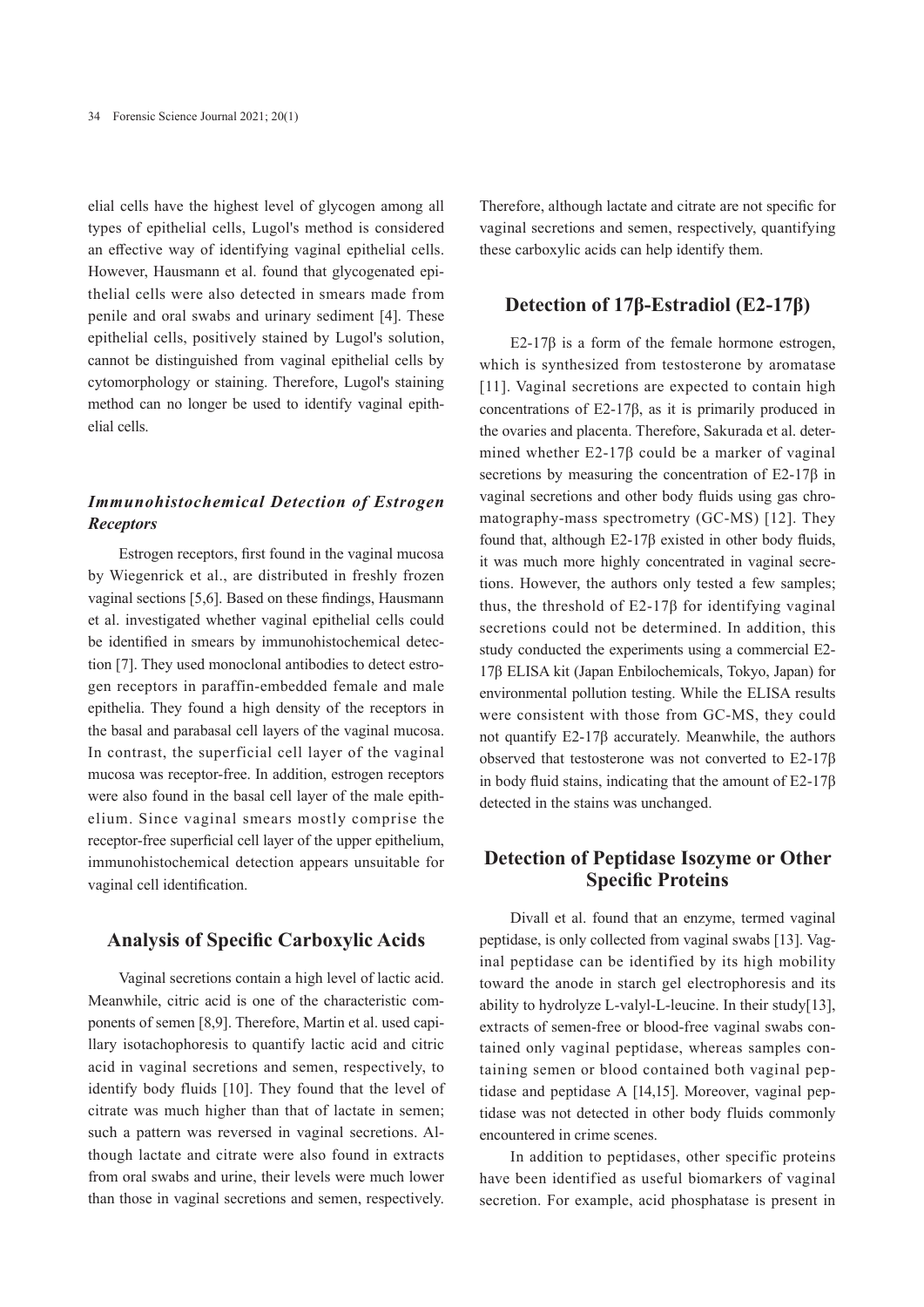both seminal and vaginal fluids [16], furthermore, Anzai et al. found that seminal and vaginal acid phosphatases could be differentiated by agarose gel electrophoresis [17]. Therefore, this method can be used to distinguish vaginal fluids from semen.

Meanwhile, Steendam et al. used mass spectrometry (MS) to detect protein biomarkers in body fluids [18] and found that cornulin, cornifin, and involucrin could be biomarkers of vaginal fluids. MS is highly sensitive. The stability of proteins also makes it possible to identify these markers in old samples. Another advantage of this approach is that it is non-destructive; thus, it can help identify species and body fluid types in a single sample. However, it is more time-consuming than other biochemical approaches. Nevertheless, Legg et al. discovered several protein candidate biomarkers of vaginal fluids using high-performance liquid chromatography, followed by MS [19], further validating the specificity of these candidate biomarkers using quadrupole timeof-flight mass spectrometry [20]. In addition to cornulin, IgGFc-binding protein, neutrophil gelatinase-associated lipocalin, Ly6/PLAUR containing protein 3, suprabasin, and matrix metalloproteinase-9 are highly specific for vaginal fluids. Therefore, the authors concluded that detection of cornulin, neutrophil gelatinase-associated lipocalin, and Ly6/PLAUR containing protein 3 could confirm the presence of vaginal fluids in an unknown sample [20].

#### **Detection of Specific Microbes**

The detection of specific bacteria in target body fluids is another method of body fluid identification. For example, Lactobacillus species are the predominant vaginal bacteria [21,22]; thus, they have been used as targets for vaginal secretions. Fleming et al. used the 16S-23S rRNA intergenic spacer regions (ISRs) in *Lactobacillus crispatus (L. crispatus)* and *Lactobacillus gasseri (L. gasseri)* genomes to identify vaginal secretions [23]. They found that blood, saliva, and semen samples were all negative for *L. crispatus* and *L. gasseri*, and menstrual blood samples have one or both species. Therefore, the authors concluded that the 16S-23S rRNA ISRs of *L. crispatus* and *L. gasseri* were new markers for vaginal fluid identification. These markers could even be detected in samples left at room temperature for 6 weeks.

Meanwhile, Giampaoli et al. developed a multiplex real-time PCR system using microflora DNA to identify vaginal fluids, saliva, and fecal samples [24]. Using *L. crispatus* and *L. gasseri* as targets for vaginal secretions, the authors successfully differentiated vaginal fluids from saliva and fecal samples using this system. Furthermore, the authors found that *Lactobacillus* species could be detected in the vaginal fluids of a woman older than 70. Moreover, Doi et al. designed a pair of primers for a conserved region in the *Lactobacillus* genome, i.e., the 16S rRNA gene sequences of four major vaginal *Lactobacillus* species, *L. crispatus, L. gasseri, L. iners*, and *L. jensenii* [25]. This way, *Lactobacillus* species could be detected using real-time PCR. The results indicated that this method could distinguish vaginal fluids from other body fluids with high sensitivity. However, the authors found a vaginal fluid sample in which Lactobacillus species were not the predominant bacteria. Therefore, it must be noted that a negative result of *Lactobacillus* species does not necessarily indicate the absence of vaginal secretions.

Samples at crime scenes may not be of good quality, increasing the difficulty of identification. Therefore, forensic scientists are trying to develop new methods to reduce the number of inconclusive results. Giampaoli et al. analyzed the DNA in vaginal, oral, fecal, and yogurt samples using real-time PCR and next-generation sequencing (NGS) and compared the results [26]. They found that NGS could enhance the detection of some key bacteria to increase the credibility of the results. Therefore, NGS can be used to identify more challenging samples.

# **Analysis of Messenger RNA, MicroRNA, and Circular RNA Markers**

Conventionally, forensic scientists detect human body fluids using immunochemical or enzymatic methods. Because of the development of molecular techniques, RNA has become a new biomarker for body fluid identification. Juusola et al. used reverse-transcription PCR (RT-PCR) and capillary electrophoresis (CE) to identify body fluids [27]. They found that the messenger RNAs (mRNAs) of human beta-defensin 1 *(HBD-1)* and mucin 4 *(MUC4)* genes were specific for vaginal secretions. According to their study, the *HBD-1* and *MUC4* mRNA markers were highly sensitive and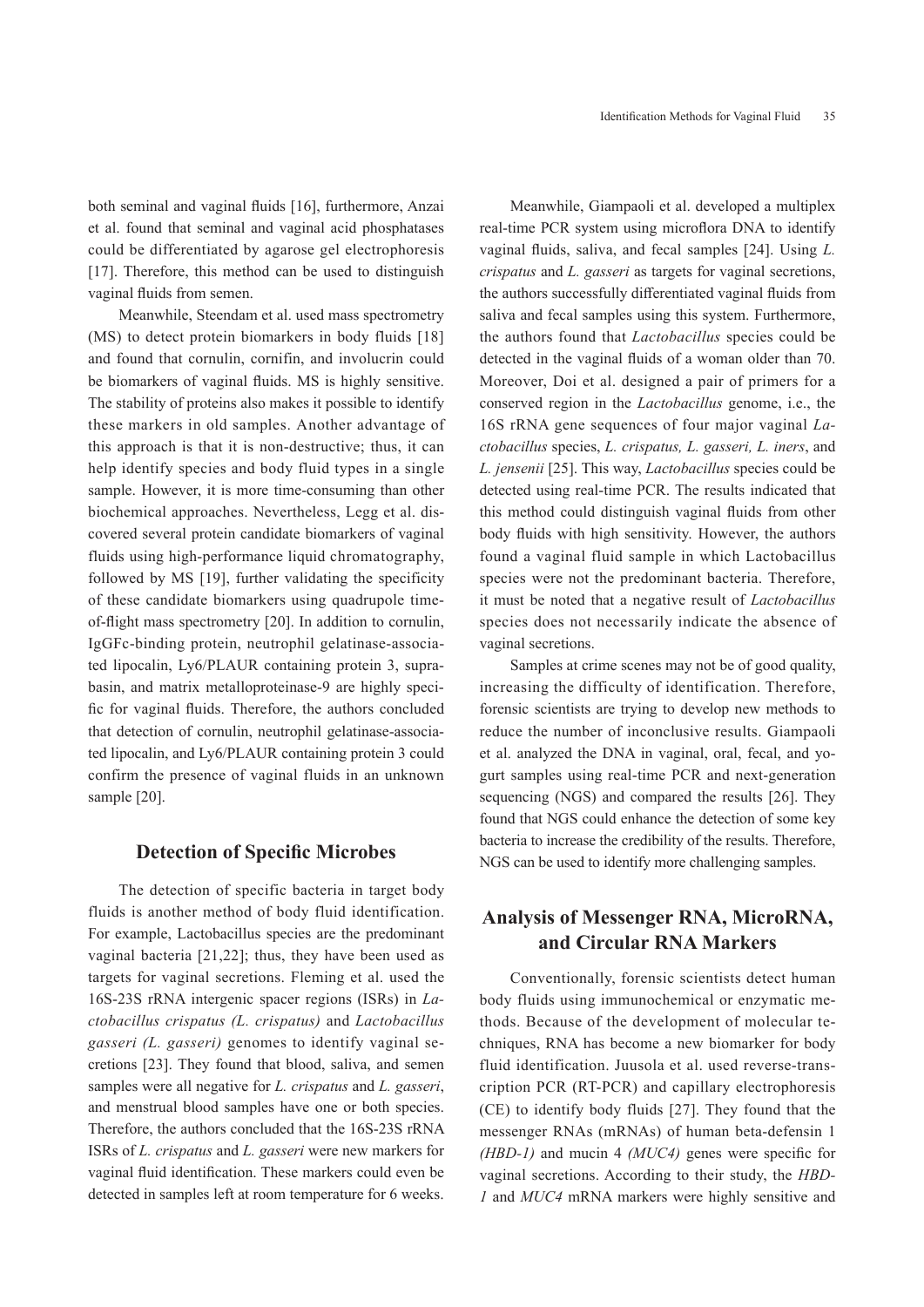specific; *HBD-1* and *MUC4* mRNA were detected in only 12 ng and less than 2 ng of total RNA, respectively. However, Nussbaumer et al. used real-time PCR to test the sensitivity and specificity of *MUC4* for vaginal fluids [28] and found that *MUC4* expression levels in some saliva samples were similar to those in vaginal fluids; thus, *MUC4* could not be used as the only marker to differentiate between saliva and vaginal fluids. They also investigated the stability of *MUC4* mRNA; after a 10-day storage, the originally positive saliva samples became negative, whereas the originally positive vaginal fluid samples remained the same.

In addition, Hanson et al. used whole-transcriptome sequencing (RNA-seq) to identify candidate biomarkers for vaginal secretions [29]. Six markers were identified, including surfactant associated 2 *(SFTA2)*, fucosyltransferase 6 *(FUT6)*, Dickkopf homolog 4 *(DKK4)*, interleukin-19 *(IL19)*, myozenin-1 *(MYOZ1)*, and cytochrome P450, family 2, subfamily B, polypeptide 7 pseudogene 1 *(CYP2B7P1)*. Then, the authors verified the specificity of these candidates by detecting them in other body fluids using CE. They found that *MYOZ1* and *CYP2B7P1* RNA had high specificity for vaginal secretions without any cross-reaction with other body fluids. However, *SFTA2*, *FUT6*, *DKK4*, and *IL19* RNA were also present in saliva, although at lower levels than in vaginal secretions. Therefore, the authors recommended using the last four markers in quantitative RT-PCR-based assays.

Moreover, Akutsu et al. analyzed *MUC4, CYP2B7P1*, and the genes encoding estrogen receptor 1 *(ESR1)*, serpin family B member 13 *(SERPINB13)*, and kallikreinrelated peptidase 13 *(KLK13)* as candidate genes for vaginal fluids using multiplex RT-PCR [30]. The amplicons were separated using chip electrophoresis. They boost the multiplex RT-PCR results statistically by calculating the likelihood ratio (LR). When all five markers were positive, the LR was high. Therefore, this procedure provides a tool for objective identification.

Additionally, microRNAs have been explored as biomarkers for vaginal fluids. MicroRNA is non-coding RNA molecules. They offer an advantage as biomarkers because they are less degradable owing to their small size, at 18 to 22 nucleotides. For example, Sirker et al. selected miR1280 and miR4286 as candidate biomarkers for vaginal fluids by literature research [31] and tested

them using reverse transcription quantitative real-time PCR. However, although the median expression levels for both marker genes were the highest in vaginal fluids, there was no significant difference in expression levels for clear distinction.

Circular RNAs (circRNAs) are known to be coexpressed with linear RNAs and have common exonic sequences [32]. In addition, studies have proved that the transcripts in mRNA profiling would be increased if circRNAs were included [33,34]. Liu et al. evaluated the expression of circRNA biomarker genes in peripheral blood, saliva, semen, urine, and fluid samples from female reproductive organs [35] and identified four biomarkers for vaginal secretions, *SPINK5, SERPINB3, ESR1*, and *CYP2B7P1*. *ESR1* was only expressed in vaginal secretions and menstrual blood, suggesting that it had high specificity to vaginal fluids. *SPINK5* and *SERPINB3* showed cross-reactivity with saliva samples. Later, Liu et al. constructed a multiplex F18plex assay to simultaneously amplify linear and circular RNA amplicons [36]. Linear and circular RNAs of *SPINK5, ESR1*, and *CYP2B7P1* were used as biomarkers of vaginal secretions in this system. The authors concluded that circRNAs were stabler than linear RNAs. Therefore, including circRNAs in an analysis will help the examination of aged or samples in small amounts.

# **Analysis of DNA Methylation Markers**

DNA methylation, an epigenetic mechanism, can regulate a gene's expression without altering its sequence [37]. Numerous tissue-differentially methylated regions (tDMRs) have been identified using high-throughput DNA technologies. They represent different methylation levels in various cell types and tissues, suggesting possible applications of DNA methylation markers in forensic science, such as the identification of body fluids [38]. Lee et al. detected the methylation status of each CpG site in five tDMRs [39], namely, those in Dapper 1 isoform 2 *(DACT1)*, ubiquitin carboxylterminal hydrolase 49 *(USP49)*, homeobox protein Hox-A4 *(HOXA4)*, profilin-3 *(PFN3)*, and protein arginine N-methyltransferase 2 *(PRMT2)* using bisulfite sequencing. The authors found that *DACT1, USP49*, and *PRMT2* were hypermethylated in vaginal fluids but hypomethylated in semen. As for *PFN3*, the four CpG sites were unmethylated in vaginal fluids. In conclusion,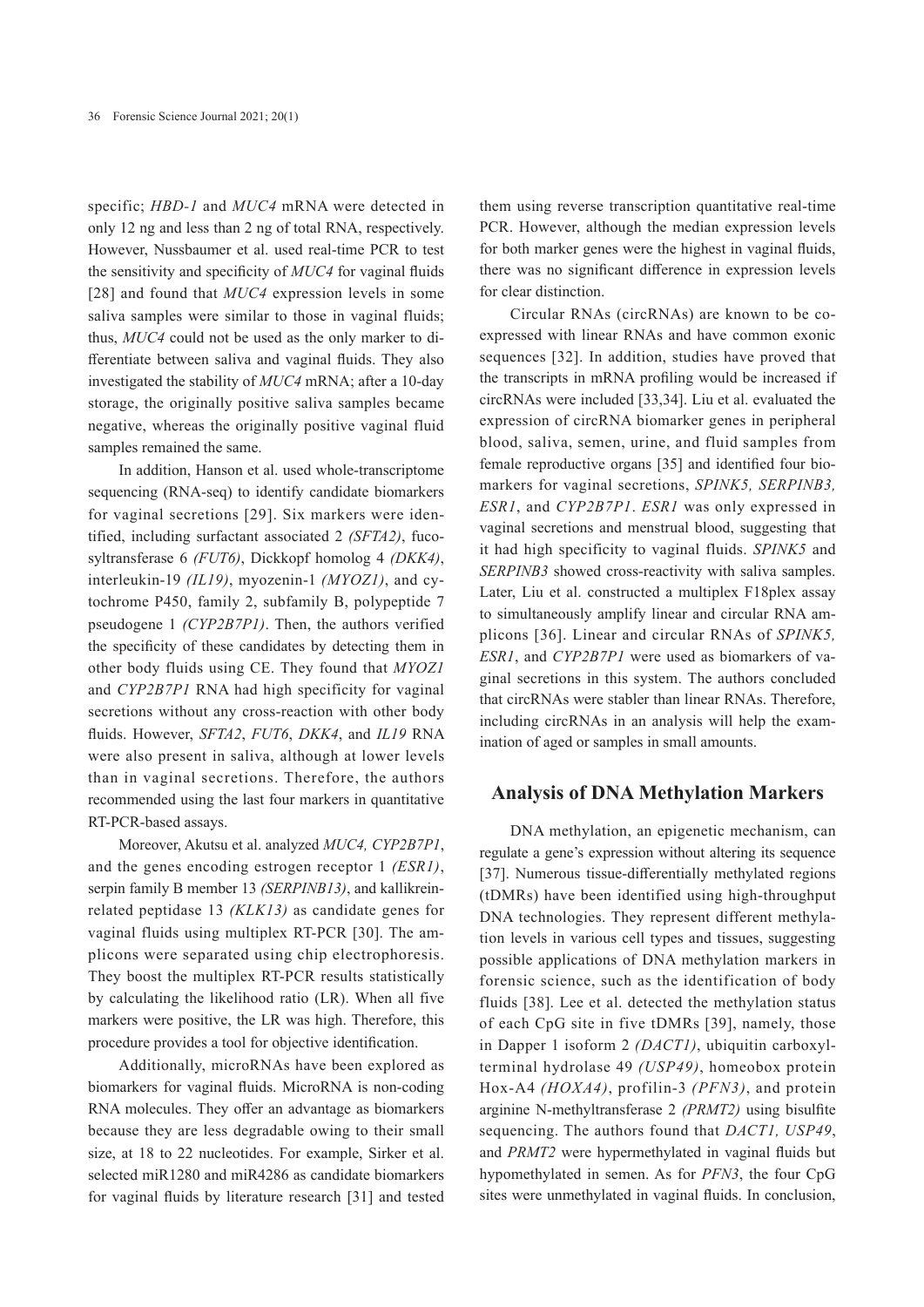the authors suggested that *DACT1, USP49, PRMT2*, and *PFN3* could be used to identify vaginal fluids.

In addition, Park et al. screened for candidate markers using a HumanMethylation 450K Beadchip array (Illumina, CA, USA). They then validated the markers using pyrosequencing [40]. Subsequently, they found that cg01774849 and cg14991487 could successfully distinguish vaginal fluids from other body fluids.

Moreover, Lee et al. developed a multiplex methylation SNapshot system to distinguish the blood, saliva, semen, and body fluid samples from female reproductive organs [41]. In this system, vaginal fluid samples showed high methylation signals, and  $cg09765089$  and  $cg-$ 26079753 were found to be vaginal fluid-specific markers. Meanwhile, Forat et al. developed another system using a methylation-sensitive single-nucleotide primer extension assay [42]. In this study, the authors found that cg14991487 and cg03874199 were good markers of vaginal fluids.

Additionally, Lin et al. constructed two biofluid identification systems, one using methylation-specific PCR combined with single-base extension (SBE) and the other using methylation-sensitive restriction enzyme-PCR (MSRE-PCR) [43,44]. In the SBE system, cg25416153 and cg09765089 were found to be vaginal fluid-specific markers, and cg15402210 was identified as a marker in the MSRE-PCR system. These markers can successfully identify vaginal fluids, and thus could be applied to real forensic cases.

Tian et al. reported a new method for detecting methylation profiles [45]. The authors combined amplification refractory mutation system-PCR and a random forest model to build a multiplex assay. Then, the authors tested the vaginal fluid markers, including cg26285089, cg09765089, and cg25416153 from previous studies [40,42,43,46-55], using this system. They confirmed that these markers could successfully identify vaginal fluids. The methylation levels of cg09765089 and cg25416153 in vaginal fluids were much higher in this study than in previous studies, likely because of the differences in detection methods. Thus, the authors have provided a new and effective method for obtaining methylation profiles for body fluid identification.

#### **Non-Destructive Methods**

Owing to the limited amount of biological material at some crime scenes, non-destructive methods are under development. Sikirzhytskaya et al. used Raman spectroscopy to identify vaginal fluids [56]. They determined the principal components necessary for identification according to the results of the significant factor analysis and principal component analysis. High goodness-of-fit results were obtained from the statistical analysis, indicating that Raman spectroscopy provided an effective and non-destructive way to identify vaginal fluids. However, the authors did not know whether the components of vaginal fluid would be changed by other factors, such as diseases and pregnancy. Because the authors did not study mixed samples or contaminated samples, further investigation would be needed.

Meanwhile, Sharma et al. detected vaginal fluids using attenuated total reflectance Fourier transform infrared spectroscopy [57]. They first constructed a standard characteristic spectrum of vaginal fluids. Then, they investigated the spectra of vaginal fluids on different substrates, vaginal fluids mixed with other body fluids, and aged vaginal fluids. They found that vaginal fluids on non-porous substrates could generate the same spectrum as that of a pure vaginal sample. However, in the fluid mixtures, spectral peaks of semen, menstrual blood, and peripheral blood overwhelm the peaks of vaginal fluids. Therefore, this method cannot be used for analyzing mixed samples. Finally, the authors found that 7-day-old vaginal fluids on glass slides could still be successfully identified using this method.

### **Conclusion**

In this article, we reviewed the methods that have been investigated for vaginal fluid identification. Some methods are ineffective in identifying vaginal fluids, such as Lugol's staining and detection of estrogen receptors. However, most methods, such as detecting or quantifying specific markers like carboxylic acids, female hormones, microbes, RNA markers, and DNA markers, can distinguish vaginal fluids from other body fluids. As for non-destructive methods, spectroscopic methods are effective. We have listed all the targets and markers considered useful in Table 1, excluding the nondestructive methods. In addition, to help readers find interested topics and papers, all topics and their related references were listed in Table 2. We hope this review helps establish future standard protocols for vaginal fluid identification.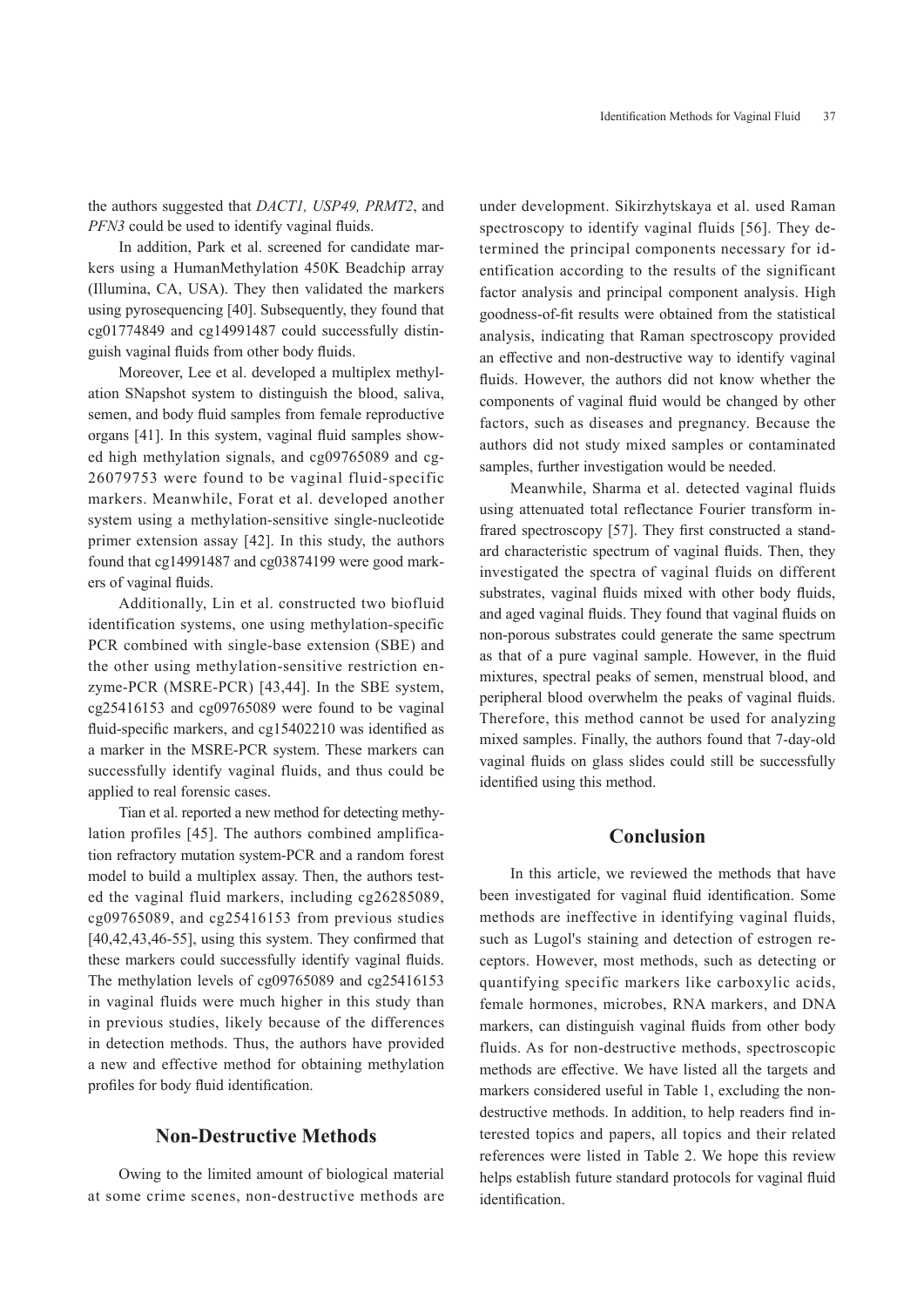| <b>Classification</b>                                  | <b>Targets or Markers</b>                                                                                                                                                                                                        | <b>References</b>                                                                                                                           |
|--------------------------------------------------------|----------------------------------------------------------------------------------------------------------------------------------------------------------------------------------------------------------------------------------|---------------------------------------------------------------------------------------------------------------------------------------------|
| Carboxylic Acids                                       | Lactic acid and citric acid                                                                                                                                                                                                      | $[10]$                                                                                                                                      |
| Hormones                                               | $17\beta$ -estradiol                                                                                                                                                                                                             | $[12]$                                                                                                                                      |
| Peptidase Isozyme or Other<br><b>Specific Proteins</b> | Vaginal peptidase<br>Acid phosphatase<br>Cornulin<br>Cornifin<br>Involucrin<br>IgGFc-binding protein<br>Neutrophil gelatinase-associated lipocalin<br>Ly6/PLAUR containing protein 3<br>Suprabasin<br>Matrix metalloproteinase-9 | $[13]$<br>$[17]$<br>$[18-20]$<br>$[18]$<br>$[18]$<br>$[20]$<br>$[20]$<br>$[20]$<br>$[20]$<br>$[20]$                                         |
| Microbes                                               | L. crispatus<br>L. gasseri<br>L. iners<br>L. jensenii                                                                                                                                                                            | $[23-25]$<br>$[23-25]$<br>$[25]$<br>$[25]$                                                                                                  |
| <b>RNA</b>                                             | $HBD-1$<br>MUC4<br>SFTA2<br>FUT6<br>DKK4<br>$IL-19$<br><b>MYOZ1</b><br>CYP2B7P1<br>ESR1<br>SERPINB13<br>KLK13<br>SPINK5                                                                                                          | $[27]$<br>[27, 28, 30]<br>$[29]$<br>$[29]$<br>$[29]$<br>$[29]$<br>$[29]$<br>[29,30,35,36]<br>[30, 35, 36]<br>[30, 35]<br>$[30]$<br>[35, 36] |
| DNA Methylation                                        | <b>DACTI</b><br><b>USP49</b><br>PRMT2<br>PFN3<br>cg01774849<br>cg14991487<br>cg09765089<br>cg26079753<br>cg03874199<br>cg25416153<br>cg15402210<br>cg26285089<br>cg25416153                                                      | $[39]$<br>$[39]$<br>$[39]$<br>$[39]$<br>$[40]$<br>[40, 42]<br>[41, 43, 45]<br>$[41]$<br>$[42]$<br>$[43]$<br>$[44]$<br>$[45]$<br>$[45]$      |

# **Table 1** Targets and markers that are considered useful in vaginal fluid identification.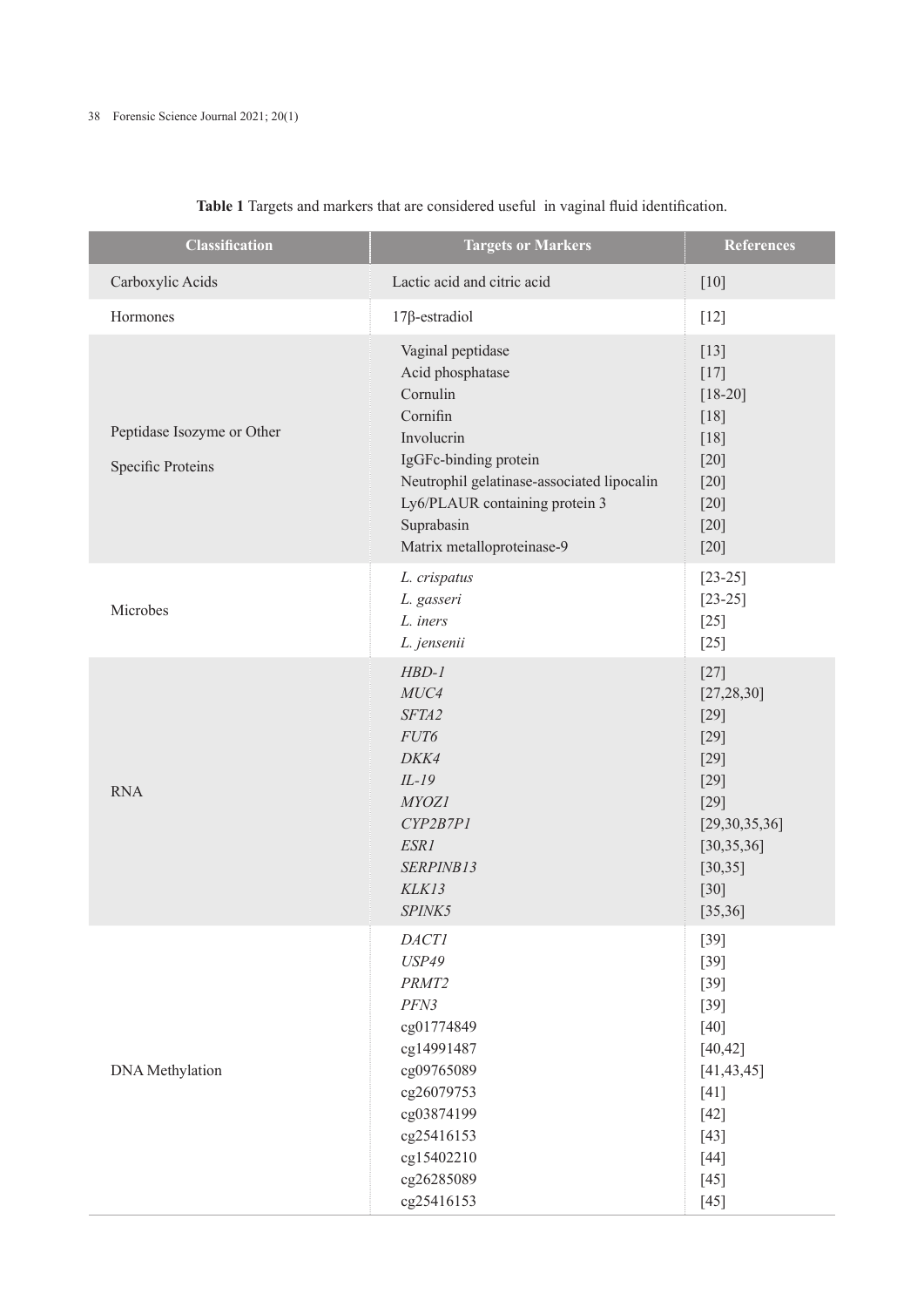**Table 2** Topics and their related references.

| <b>Topics</b>                                                    | <b>References</b> |
|------------------------------------------------------------------|-------------------|
| Detection of Vaginal Cells                                       | $[2-7]$           |
| Analysis of Specific Carboxylic Acids                            | $[8-10]$          |
| Detection of E2-17 $\beta$                                       | [11, 12]          |
| Detection of Peptidase Isozyme of<br>Other Specific Proteins     | $[13-20]$         |
| Detection of Specific Microbes                                   | $[21-26]$         |
| Analysis of Messenger RNA,<br>MicroRNA, and Circular RNA Markers | $[27-36]$         |
| Analysis of DNA Methylation Markers                              | $[37-55]$         |
| Non-Destructive Methods                                          | [56, 57]          |

#### **Acknowledgements**

We deeply appreciate the financial support from the Ministry of the Interior (110-0805-10-17-01) of Taiwan.

# **References**

- 1. Virkler K, Lednev IK. Analysis of body fluids for forensic purposes: from laboratory testing to nondestructive rapid confirmatory identification at a crime scene. Forensic Sci Int 2009; 188(1-3):1-17.
- 2. Wiegmann H. Über den Glykogengehalt der Scheidenepithelien und seine diagnostische Bedeutung. Med — Diss, München 1910.
- 3. Merkel H. Über den Glykogengehalt des Scheidenepithels, seine diagnostische Bedeutung und deren kritische Bewertung. Z Ges Gerichtl Med 1924;  $4(1):1-8.$
- 4. Hausmann R, Pregler C, Schellmann B. The value of the Lugol's iodine staining technique for the identification of vaginal epithelial cells. Int J Legal Med 1994; 106(6):298-301.
- 5. Wiegerink MA, Poortman J, Agema AR, Thijssen JH. Estrogen receptors in human vaginal tissue. Maturitas 1980; 2(1):59-67.
- 6. Press MF, Nousek-Goebl NA, Bur M, Greene GL. Estrogen receptor localization in the female genital tract. Am J Pathol 1986; 123(2):280-92.
- 7. Hausmann R, Baltzer M, Schellmann B. The forensic value of the immunohistochemical detection of oestrogen receptors in vaginal epithelium. Int J Legal Med 1996; 109(1):10-3.
- 8. Doderlein A. In: ESE Hafez and TN Evans, editors. The human vagina. 1982.
- 9. Dondero F, Sciarra F, Isidori A. Evaluation of relationship between plasma testosterone and human seminal citric acid. Fertil Steril 1972; 23(3):168-171.
- 10. Martin P.D. Cheshire SK. A comparative study of the citrate and lactate concentrations in stains from semen, vaginal secretion and mixtures of the two using isotachophoresis. In: Brinkmann B and Henningsen K, editors. Advances in Forensic Haemogenetics, vol 1. 1986.
- 11. Mochizuki M, Kuwabara Y. Reproductive function and physiology of pregnancy. In: Mochizuki M and Kuwabara Y, editors. Standard obstetrics and gynecology. 1st ed. 1994.
- 12. Sakurada K, Motani H, Akutsu T, Ikegaya H, Iwase H. Identification of vaginal stains by detection of 17 β-estradiol. J - Can Soc Forensic Sci 2008; 41(1):13- 9.
- 13. Divall GB. A new peptidase isozyme which may assist in the identification of vaginal debris. Forensic Sci Int 1984; 24(4):239-46.
- 14. Parkin BH. The typing of peptidase A in bloodstains. Sci Justice 1978; 18(1):65-7.
- 15. Parkin BH. The evidential value of peptidase A as a semen typing system. J Forensic Sci 1981; 26(2): 398-404.
- 16. Willott GM. L-tartrate inhibitable acid phosphatase in semen and vaginal secretions. Sci Justice 1972; 12(2):363-6.
- 17. Anzai S. Differentiation of the acid phosphatase of semen and that of vaginal fluid by agar gel. Rep. Nat. Res. Inst. Police Sci. 1964; 17:163.
- 18. Van Steendam K, De Ceuleneer M, Dhaenens M, Van Hoofstat D, Deforce D. Mass spectrometrybased proteomics as a tool to identify biological matrices in forensic science. Int J Legal Med 2013; 127 (2):287-98.
- 19. Legg KM, Powell R, Reisdorph N, Reisdorph R, Danielson PB. Discovery of highly specific protein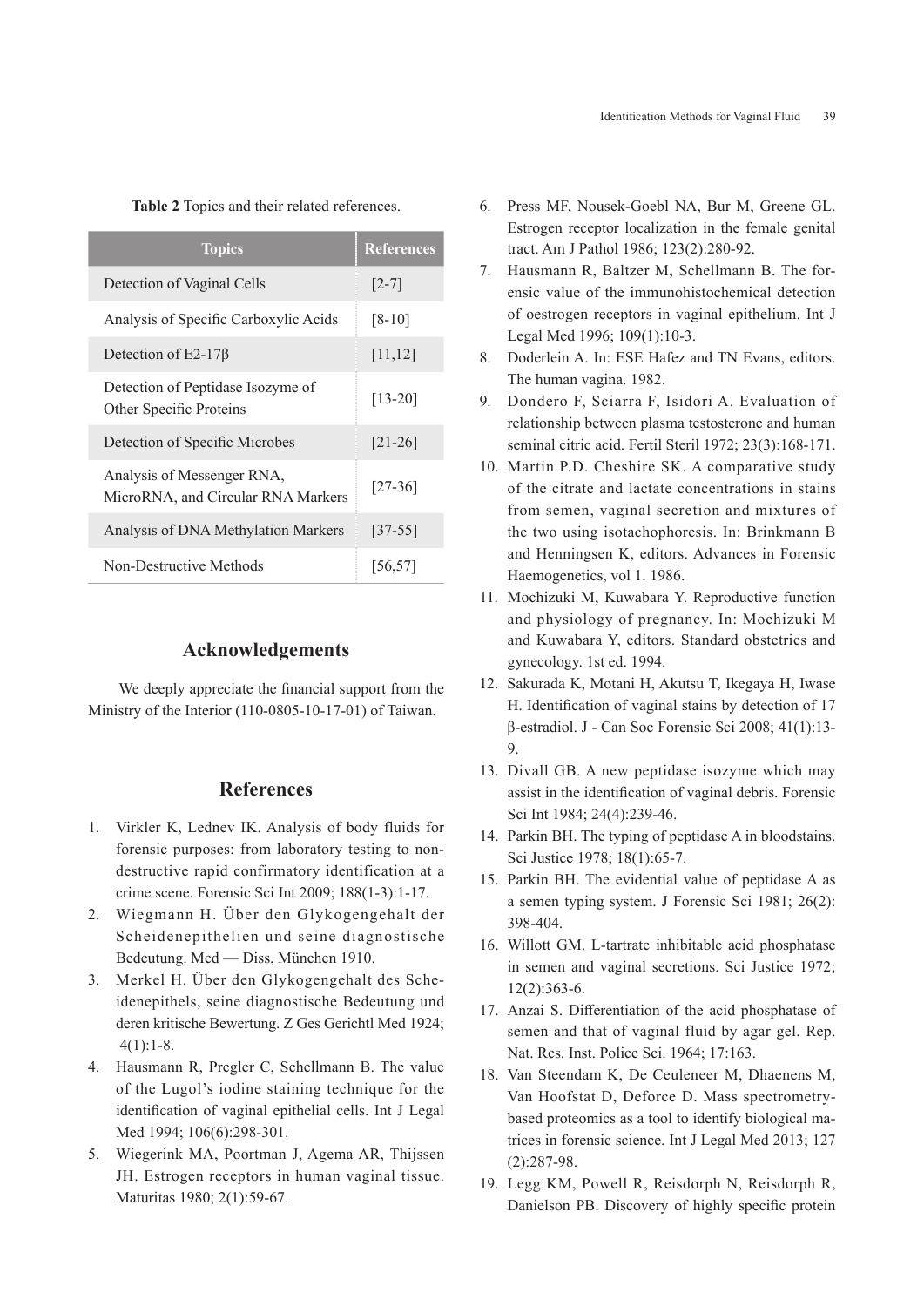markers for the identification of biological stains. Electrophoresis 2014; 35(21-22):3069-78.

- 20. Legg KM, Powell R, Reisdorph N, Reisdorph R, Danielson PB. Verification of protein biomarker specificity for the identification of biological stains by quadrupole time-of-flight mass spectrometry. Electrophoresis 2017; 38(6):833-45.
- 21. Vásquez A, Jakobsson T, Ahrné S, Forsum U, Molin G. Vaginal lactobacillus flora of healthy Swedish women. J Clin Microbiol 2002; 40(8):2746-9.
- 22. Witkin SS, Linhares IM, Giraldo P. Bacterial flora of the female genital tract: function and immune regulation. Best Pract Res Clin Obstet Gynaecol 2007; 21(3):347-54.
- 23. Fleming RI, Harbison S. The use of bacteria for the identification of vaginal secretions. Forensic Sci Int Genet 2010; 4(5):311-5.
- 24. Giampaoli S, Berti A, Valeriani F, Gianfranceschi G, Piccolella A, Buggiotti L, Rapone C, Valentini A, Ripani L, Romano Spica V. Molecular identification of vaginal fluid by microbial signature. Forensic Sci Int Genet 2012; 6(5):559-64.
- 25. Doi M, Gamo S, Okiura T, Nishimukai H, Asano M. A simple identification method for vaginal secretions using relative quantification of Lactobacillus DNA. Forensic Sci Int Genet 2014; 12:93-9.
- 26. Giampaoli S, DeVittori E, Valeriani F, Berti A, Romano Spica V. Informativeness of NGS analysis for vaginal fluid identification. J Forensic Sci 2017; 62(1):192-6.
- 27. Juusola J, Ballantyne J. Multiplex mRNA profiling for the identification of body fluids. Forensic Sci Int 2005; 152(1):1-12.
- 28. Nussbaumer C, Gharehbaghi-Schnell E, Korschineck I. Messenger RNA profiling: A novel method for body fluid identification by real-time PCR. Forensic Sci Int 2006; 157(2-3):181-6.
- 29. Hanson EK, Ballantyne J. Highly specific mRNA biomarkers for the identification of vaginal secretions in sexual assault investigations. Sci Justice 2013; 53(1):14-22.
- 30. Akutsu T, Yokota I, Watanabe K, Sakurada K. Development of a multiplex RT-PCR assay and statistical evaluation of its use in forensic identification of vaginal fluid. Leg Med (Tokyo) 2020; 45:101715.
- 31. Sirker M, Fimmers R, Schneider PM, Gomes I. Evaluating the forensic application of 19 target

microRNAs as biomarkers in body fluid and tissue identification. Forensic Sci Int Genet 2017; 27:41-9.

- 32. Memczak S, Jens M, Elefsinioti A, Torti F, Krueger J, Rybak A, Maier L, Mackowiak SD, Gregersen LH, Munschauer M, Loewer A, Ziebold U, Landthaler M, Kocks C, le Noble F, Rajewsky N. Circular RNAs are a large class of animal RNAs with regulatory potency. Nature 2013; 495(7441):333-8.
- 33. Zhang Y, Liu B, Shao C, Xu H, Xue A, Zhao Z, Shen Y, Tang Q, Xie J. Evaluation of the inclusion of circular RNAs in mRNA profiling in forensic body fluid identification. Int J Legal Med 2018; 132(1):43- 52.
- 34. Song F, Luo H, Xie M, Zhu H, Hou Y. Microarray expression profile of circular RNAs in human body fluids. Forensic Sci Int Genet Suppl Ser 2017; 6: e55-e56.
- 35. Liu B, Song F, Yang Q, Zhou Y, Shao C, Shen Y, Zhao Z, Tang Q, Hou Y, Xie J. Characterization of tissue-specific biomarkers with the expression of circRNAs in forensically relevant body fluids. Int J Legal Med 2019; 133(5):1321-31.
- 36. Liu B, Yang Q, Meng H, Shao C, Jiang J, Xu H, Sun K, Zhou Y, Yao Y, Zhou Z, Li H, Shen Y, Zhao Z, Tang Q, Xie J. Development of a multiplex system for the identification of forensically relevant body fluids. Forensic Sci Int Genet 2020; 47:102312.
- 37. Kader F, Ghai M. DNA methylation and application in forensic sciences. Forensic Sci Int 2015; 249:255- 65.
- 38. Vidaki A, Daniel B, Court DS. Forensic DNA methylation profiling--potential opportunities and challenges. Forensic Sci Int Genet 2013; 7(5):499- 507.
- 39. Lee HY, Park MJ, Choi A, An JH, Yang WI, Shin KJ. Potential forensic application of DNA methylation profiling to body fluid identification. Int J Legal Med 2012; 126(1):55-62.
- 40. Park JL, Kwon OH, Kim JH, Yoo HS, Lee HC, Woo KM, Kim SY, Lee SH, Kim YS. Identification of body fluid-specific DNA methylation markers for use in forensic science. Forensic Sci Int Genet 2014; 13:147-53.
- 41. Lee HY, An JH, Jung SE, Oh YN, Lee EY, Choi A, Yang WI, Shin KJ. Genome-wide methylation profiling and a multiplex construction for the identification of body fluids using epigenetic markers.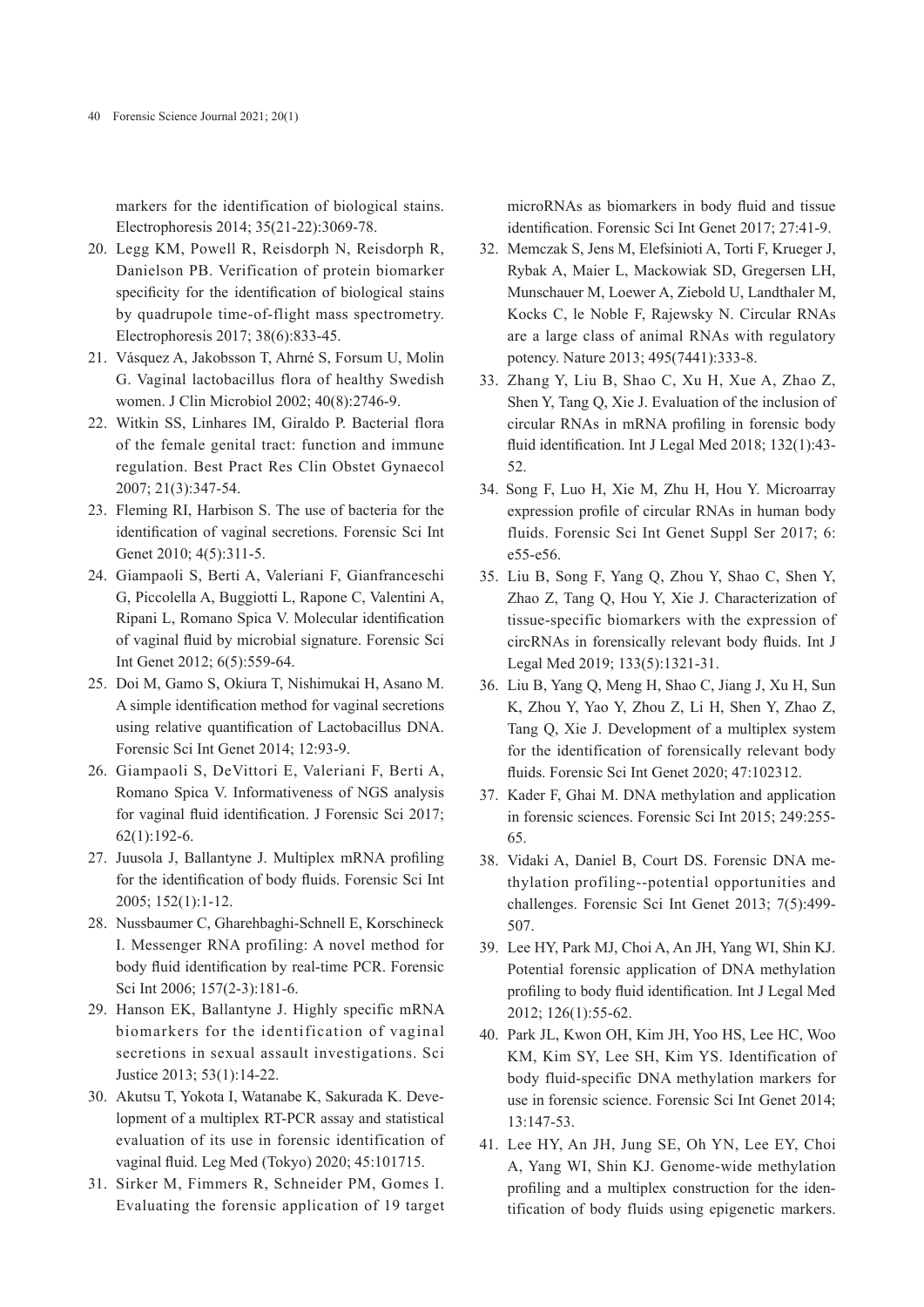Forensic Sci Int Genet 2015; 17:17-24.

- 42. Forat S, Huettel B, Reinhardt R, Fimmers R, Haidl G, Denschlag D, Olek K. Methylation markers for the identification of body fluids and tissues from forensic trace evidence. PLoS One 2016; 11(2):e0147973.
- 43. Lin YC, Tsai LC, Lee JC, Liu KL, Tzen JT, Linacre A, Hsieh HM. Novel identification of biofluids using a multiplex methylation-specific PCR combined with single-base extension system. Forensic Sci Med Pathol 2016; 12(2):128-38.
- 44. Lin YC, Tsai LC, Lee JC, Su CW, Tzen JT, Linacre A, Hsieh HM. Novel identification of biofluids using a multiplex methylation sensitive restriction enzyme-PCR system. Forensic Sci Int Genet 2016; 25:157- 65.
- 45. Tian H, Bai P, Tan Y, Li Z, Peng D, Xiao X, Zhao H, Zhou Y, Liang W, Zhang L. A new method to detect methylation profiles for forensic body fluid identification combining ARMS-PCR technique and random forest model. Forensic Sci Int Genet 2020; 49:102371.
- 46. Lee HY, Park MJ, Choi A, An JH, Yang WI, Shin KJ. Potential forensic application of DNA methylation profiling to body fluid identification. Int J Legal Med 2012; 126(1):55-62.
- 47. Lee HY, Jung SE, Lee EH, Yang WI, Shin KJ. DNA methylation profiling for a confirmatory test for blood, saliva, semen, vaginal fluid and menstrual blood. Forensic Sci Int Genet 2016; 24:75-82.
- 48. Vidaki A, Giangasparo F, Syndercombe Court D. Discovery of potential DNA methylation markers for forensic tissue identification using bisulphite pyrosequencing. Electrophoresis 2016; 37(21):2767-79.
- 49. Holtkötter H, Beyer V, Schwender K, Glaub A, Johann KS, Schürenkamp M, Sibbing U, Banken S, Wiegand P, Pfeiffer H, Dennany L, Vennemann M. Independent validation of body fluid-specific CpG markers and construction of a robust multiplex assay. Forensic Sci Int Genet 2017; 29:261-8.
- 50. Antunes J, Balamurugan K, Duncan G, McCord B. Tissue-specific DNA methylation patterns in forensic samples detected by pyrosequencing®. Methods Mol Biol 2015; 1315:397-409.
- 51. Lee HY, Jung SE, Oh YN, Choi A, Yang WI, Shin KJ. Epigenetic age signatures in the forensically relevant body fluid of semen: A preliminary study. Forensic Sci Int Genet 2015; 19:28-34.
- 52. Jung SE, Cho S, Antunes J, Gomes I, Uchimoto ML, Oh YN, Di Giacomo L, Schneider PM, Park MS, van der Meer D, Williams G, McCord B, Ahn HJ, Choi DH, Lee YH, Lee SD, Lee HY. A collaborative exercise on DNA methylation based body fluid typing. Electrophoresis 2016; 37(21):2759-66.
- 53. Silva DSBS, Antunes J, Balamurugan K, Duncan G, Alho CS, McCord B. Developmental validation studies of epigenetic DNA methylation markers for the detection of blood, semen and saliva samples. Forensic Sci Int Genet 2016; 23:55-63.
- 54. Holtkötter H, Schwender K, Wiegand P, Pfeiffer H, Vennemann M. Marker evaluation for differentiation of blood and menstrual fluid by methylationsensitive SNaPshot analysis. Int J Legal Med 2018; 132(2):387-95.
- 55. Gauthier QT, Cho S, Carmel JH, McCord BR. Development of a body fluid identification multiplex via DNA methylation analysis. Electrophoresis 2019; 40(18-19):2565-74.
- 56. Sikirzhytskaya A, Sikirzhytski V, Lednev IK. Raman spectroscopic signature of vaginal fluid and its potential application in forensic body fluid identification. Forensic Sci Int 2012; 216(1-3):44-8.
- 57. Sharma S, Singh R. Detection of vaginal fluid stains on common substrates via ATR FT-IR spectroscopy. Int J Legal Med 2020; 134(5):1591-602.